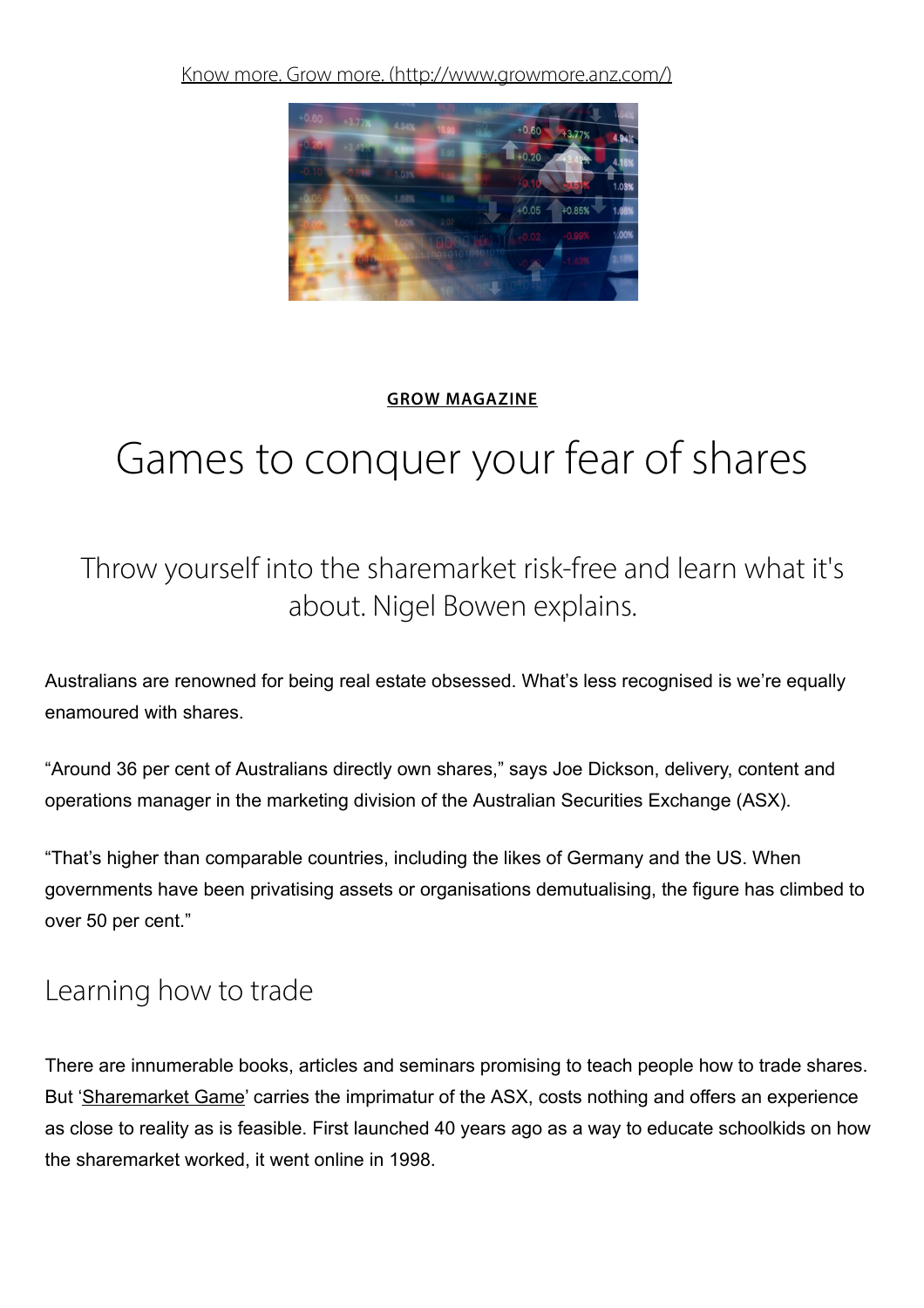It has only one domestic competitor, [StockWatch](http://stockwatch.com.au/). Unsurprisingly, there's a wider selection of Wall Street-focused games. Such as Investopedia's Stock [Market](http://www.investopedia.com/simulator/#ixzz4S6q0tPxM) Game, Wall Street [Survivor](http://www.wallstreetsurvivor.com/) and the [Mobogenie](http://www.mobogenie.com/download-beat-wall-street-1709270.html) app.

The Sharemarket Game is free and runs for a set 15 weeks, you can create leagues to play against friends or workmates.

ASX now runs two versions, one for school students and one for the general public, twice a year. The next rounds start on March 9 for students and February 23 for the general public. Players are credited with a virtual \$50,000 to buy and sell shares in 200 companies listed on the ASX over 15 weeks.

Live prices of shares are used and players have to pay a brokerage fee (i.e. the fee stockbrokers charge clients to buy or sell shares). While nobody loses any actual money, the top three players in both versions of the game win a real cash prize (first prize is \$600 for students, \$2000 for adults).

The Sharemarket Game is free and runs for a set 15 weeks, you can create leagues to play against friends or workmates.

Dickson says the Sharemarket Game, which he oversees, does more than just teach people the mechanics.

"People learn a lot about themselves, even though they're not playing with real money," he notes. "They get an understanding of how much research work is required to be successful. They also discover how they react emotionally when their shares go up or down and work out what their risk tolerance is."

## Who's playing?

Around 30,000 young Australians, mainly those in year 10 studying business-related subjects, sign up to play the student game whenever it's run. With the adult version, the figure is around 27,000.

"The gender split with the game remains stubbornly 70 per cent male, 30 per cent female even though with real-world share trading it's a 57:43 per cent ratio," Dickson says.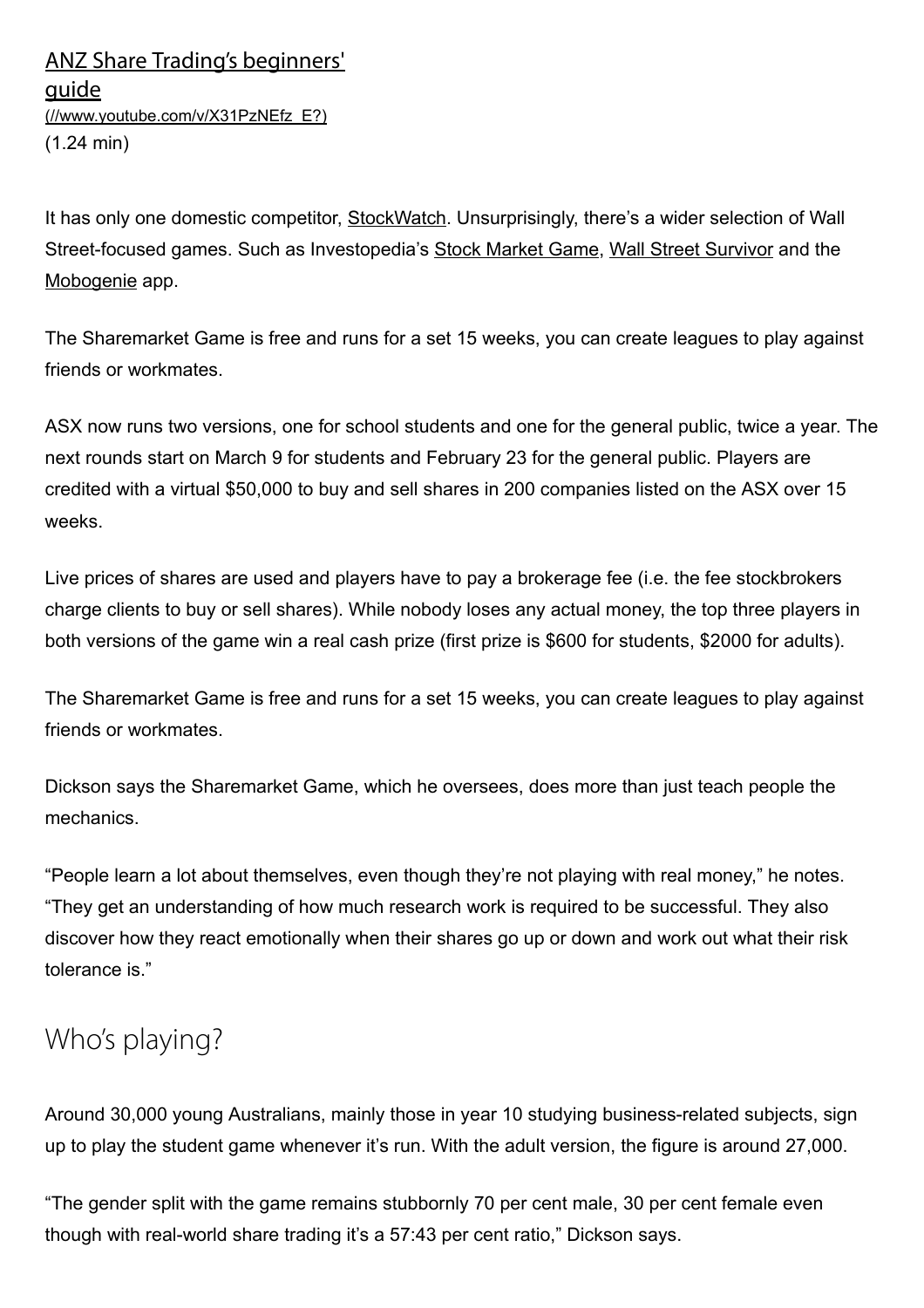"We don't have data on players' income or educational qualifications. The two big demographic bulges are those 18-29 and 50-59. The former are used to playing online games and, presumably, interested in starting to accumulate wealth. I suspect the latter have, or plan on having, a selfmanaged super fund and want to learn about investing in shares for that reason."

People are free to take part in the game as many times as they wish. That means players can range from neophytes hoping to learn the ropes to experienced share traders road-testing strategies.

While the ASX devotes significant resources to its game with the aim of encouraging more Australians to play the sharemarket, there's no pressure on players to do so.

"When we've surveyed players, 90 per cent say they intend to play the game again," Dickson says. "Fifty per cent say they're going to continue to monitor the [virtual] portfolio they built during the game. Only 20 per cent say they plan to start trading on the live market."



#### Virtual success, real-world results

His experience with the Sharemarket Game has been life transforming for Advait Joshi (pictured). He played the student version while he was in years 9, 10 and 11. He moved up to the adult version in 2015 after turning 18 while he was in year 12.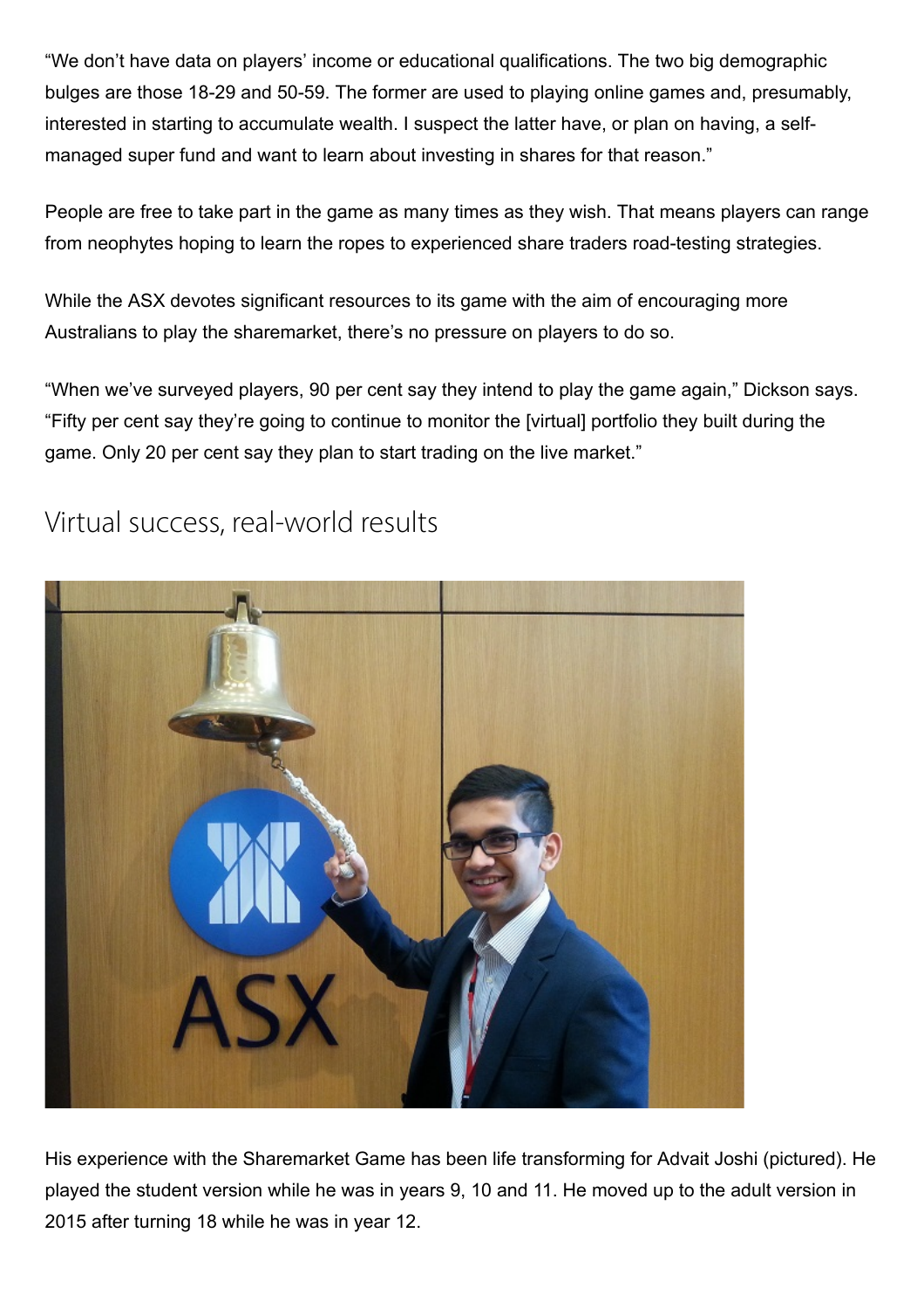He didn't win first prize that year but he did in 2016, after generating a 44 per cent (\$22,353) return. While still in his first year of university, he was offered a cadetship in the equity analyst team at UBS. He is now hoping to start a managed investment fund while completing his studies.

Joshi puts his success down to doing his homework and sticking to his investment strategy.

"People discover how they react emotionally when their shares go up or down and work out their risk tolerance."

Joe Dickson, ASX

"I spent about an hour a day reading Bloomberg News, staying updated on where the global economy was going and trying to find stocks that might be undervalued in the current market," he says.

"I mainly invested in companies with solid fundamentals, looking at things such as price-earnings ratios that were trading substantially lower than their historic levels."

It was an approach Joshi only deviated from when the person coming second in the game pulled within \$3000 of his lead.

"I panicked and diverted from my strategy, losing a lot of money," he says. "I tried investing in stocks I thought would 'ride the market' rather than those I thought had solid fundamentals. That was silly."

#### Want to trade?

Open an account in the Investments tile of your Grow by ANZ app